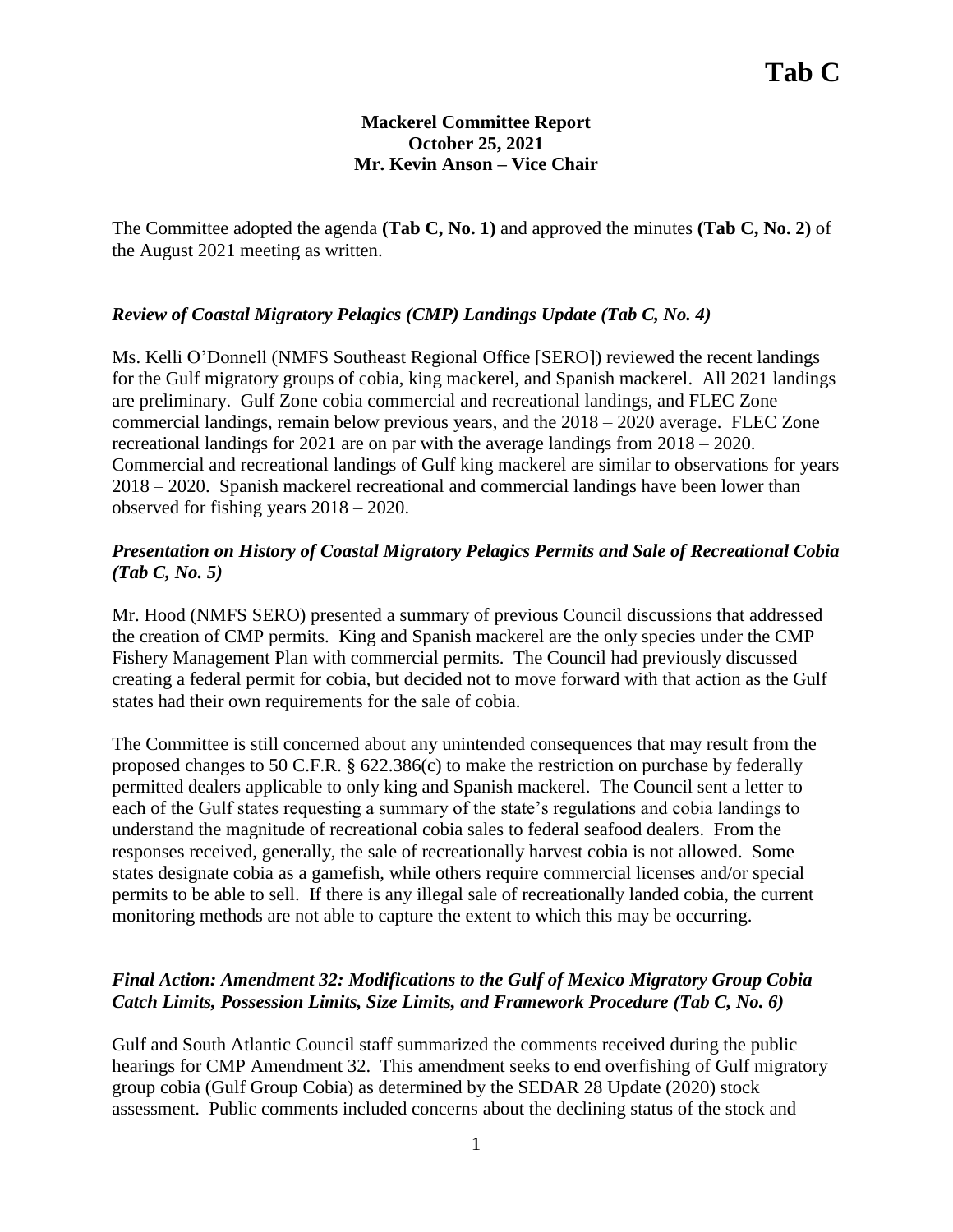support for reducing the per person daily possession limit and creating vessel and trip limits (Action 5); although, some comments expressed hesitation about establishing a commercial trip limit since the resultant estimated reduction in cobia harvest is less than 1%. There is also support in having a minimum size limit of 36-inches fork length (FL) in the Gulf and FLEC Zones (Action 6). Since the last public hearing was scheduled to take place after Monday's Council session, Council staff has updated the Public Hearings Summary and made available for further discussion during Full Council.

Currently, both Councils concur on preferred alternatives for all seven actions. In Action 5.1, a Council member suggested selecting preferred Alternative 4c (i.e., commercial trip limit of 6 fish), given comments received in Ft. Myers, FL, that the commercial sector lands a very small portion of the Gulf Zone's annual catch limit (ACL). Several committee members expressed concern about the unintended consequences of having a larger trip limit for the commercial sector, given the overfishing status of the stock. In addition, a Committee member expressed a desire to have consistent regulations in federal waters off Florida, and that the state may consider following suit with similar state regulations.

NOAA General Counsel reviewed the changes that will be reflected on the codified text based on the current preferred alternatives. The Committee did not make additional modifications to the preferred alternatives.

The Committee recommends, and I so move: **to recommend the Council approve CMP Amendment 32 and that it be forwarded to the Secretary of Commerce for review and implementation, and deem the codified text as necessary and appropriate, giving staff editorial license to make the necessary changes in the document. The Council Chair is given the authority to deem any changes to the codified text as necessary and appropriate.**

*Motion carried with one opposed.*

# *Draft Amendment 33: Modifications to the Gulf of Mexico Migratory Group King Mackerel Catch Limits and Sector Allocations (Tab C, No. 7)*

Council staff reviewed the need for CMP Amendment 33, which considers catch limits and sector allocations for the Gulf migratory group of king mackerel (Gulf king mackerel). The SEDAR 38 Update (2020) stock assessment found that, as of the 2017/2018 fishing year, the stock was not overfished and was not undergoing overfishing. However, despite the total ACL for the stock not being harvested in any fishing season in the last 20 years, the spawning stock biomass (SSB) of Gulf king mackerel is below the SSB at maximum sustainable yield  $(SSB<sub>MSY</sub>)$ . Thus, the catch recommendations from SEDAR 38 Update, which now incorporate increased recreational catch and effort via the Marine Recreational Information Program's Fishing Effort Survey (MRIP-FES), increase over the projection period to achieve SSB<sub>MSY</sub>. This represents an assumption that recruitment will be more similar to the long-term average, and that the stock will rebuild towards  $SSB$ <sub>MSY</sub>.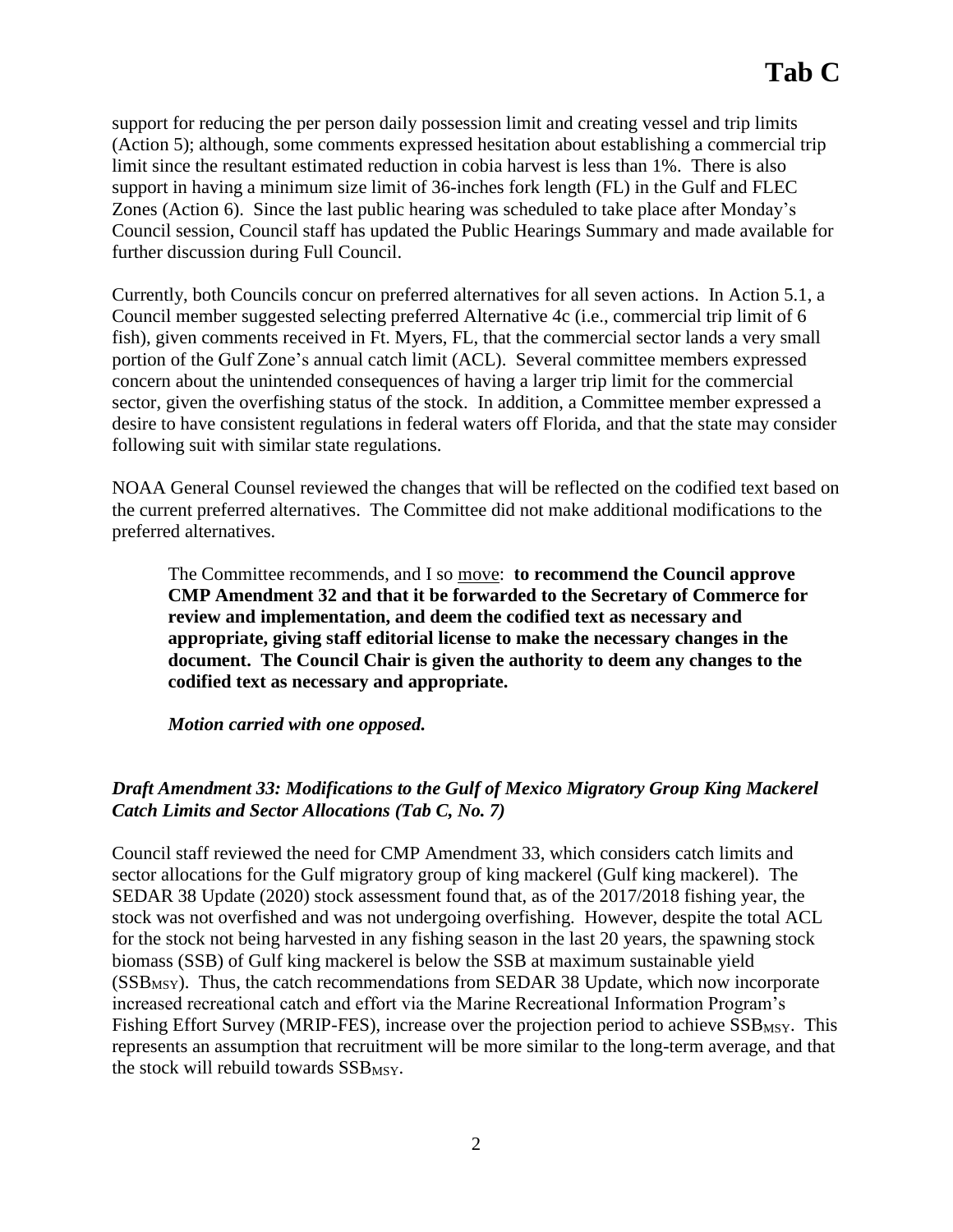In discussing Action 1, which examines modifications to the catch limits, the Committee asked that an additional table be developed to examine the differences between the recreational landings in MRIP-FES and the estimated recreational ACL in MRIP-FES from the simulation conducted by the Southeast Fisheries Science Center (SEFSC) for the fishing years currently examined. The Committee also asked about the increasing yields recommended by the Scientific and Statistical Committee. Council staff replied that because the stock is below the SSB<sub>MSY</sub>, but above the minimum stock size threshold, the projected yields increase over time to eventually achieve SSB<sub>MSY</sub>.

In discussing Action 2, which considers sector allocations for Gulf king mackerel, Council staff noted that changing the sector allocation does not affect the yields and recommended catch limits discussed in Action 1. That is, if the sector allocations change, it does not result in a change to the catch limits as the Council has observed in reef fish species. The current sector allocation apportions 32% to the commercial sector, and 68% to the recreational sector, based on average landings data from the 1975 – 1979 fishing years. Because MRIP-FES is only calibrated back to 1981, a conversion is not possible for these species as has been common for species for which sector allocations are based on more recent years. Thus, the Council can either retain or change the current sector allocation for Gulf king mackerel. A Committee member asked that the analysis for Alternative 2 compare the MRIP-FES adjusted historical landings to the MRIP-FES adjusted predicted ACL from the SEFSC simulation, as opposed to the 2023/2024+ fishing year ACL, and assume that the commercial sector would have landed its sector allocation when conducting the analysis. The Committee member contended that this assumption for the commercial landings is supported by the historical proportion of the commercial ACL landed. Another Committee member questioned using the longer time period for Alternative 3, which would include two very disparate management regimes in the same time frame.

# The Committee recommends, and I so move: **in Action 2, to move Alternative 3 to Considered but Rejected.**

**Alternative 3: Modify the sector allocation of the total ACL between the recreational and commercial sectors by reallocating to the commercial sector a percentage of the average difference between the total landings from the 2010/2011 through 2019/2020 fishing years using MRIP-FES data and the total projected ACL for 2023/2024 from Action 1.** 

**Option 3a: 25% of the average difference Option 3b: 50% of the average difference Option 3c: 75% of the average difference Option 3d: 100% of the average difference**

#### *Motion carried with no opposition.*

A Committee member asked about the sentiments of the recreational fishing community regarding the fish left in the water. Council staff recounted past public testimony by the recreational fishing fleet about the increased probability of interaction with king mackerel by recreational fishermen by leaving some of those fish in the water. The Committee member then asked about the proportion of fish caught but released by the recreational sector. Council staff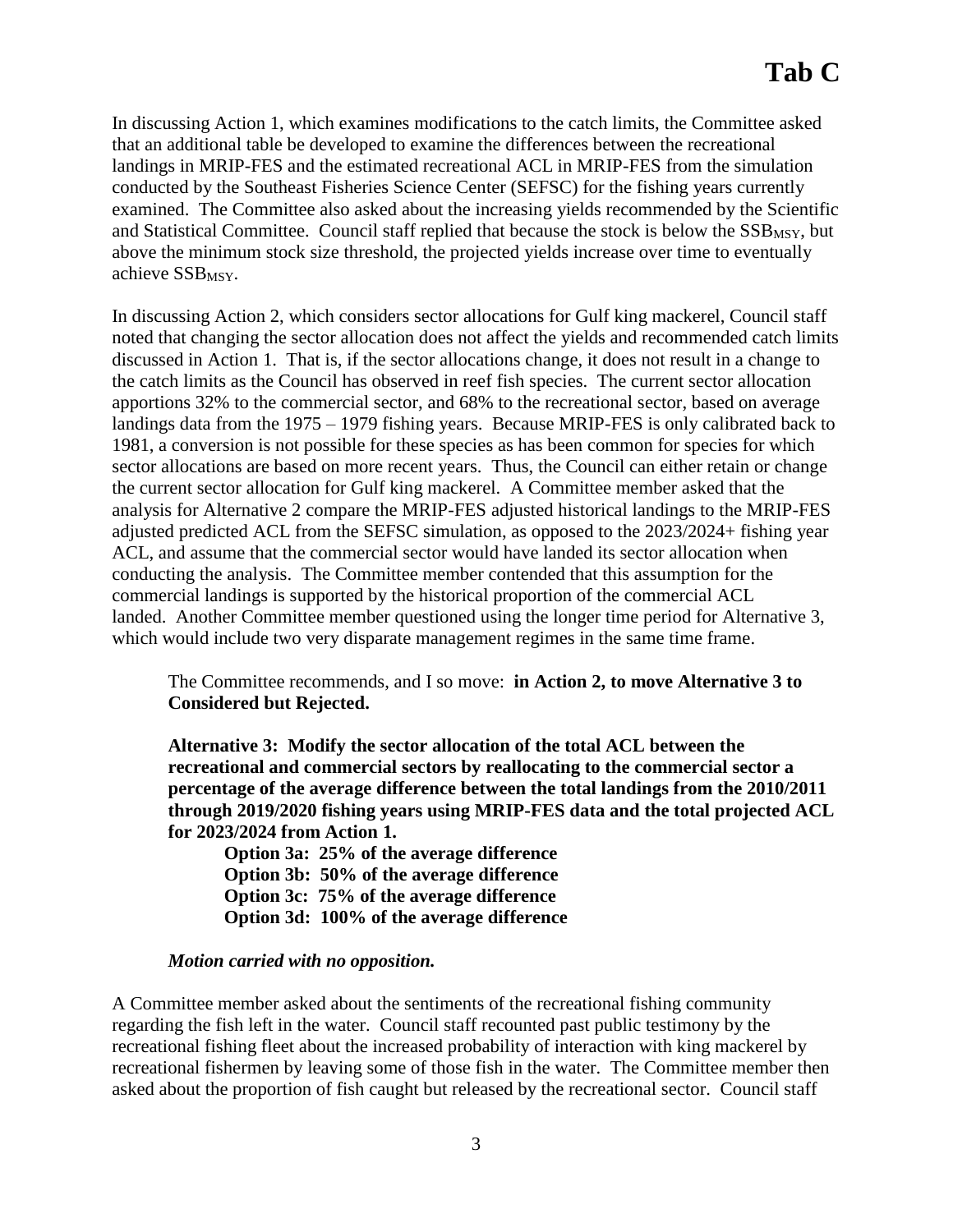replied that retention could be investigated, but that these data were highly uncertain for the recreational fleet. Another Committee member added that the MRIP Access Point Angler Intercept Survey has codes for the disposition of catch released alive (legal or not legal), and that such data may be worth investigating. Lastly, the Committee considered splitting the document's actions into a framework amendment to address the revised catch limits, and a plan amendment to address the sector allocation. A Committee member thought it best to keep these actions together at this time.

## *Public Hearing Draft Amendment 34: Atlantic Migratory Group King Mackerel Catch Levels and Atlantic King and Spanish Mackerel Management Measures (Tab C, No. 8)*

Ms. Christina Wiegand (South Atlantic Council Staff) reviewed the need for CMP Amendment 34, which examines Atlantic migratory group king mackerel (Atlantic king mackerel) in response to the results of the SEDAR 38 Update (2020) stock assessment. SEDAR 38 Update for Atlantic king mackerel found the stock to be healthy, and due to exceptional recruitment, the catch limit recommendations from the South Atlantic Scientific and Statistical Committee (SSC) represent a considerable increase from the previous catch levels from the original SEDAR 38 stock assessment (2014). Amendment 34 also considers sector allocations, recreational size and bag limits and commercial retention regulations. At this point in time, the South Atlantic Council has selected preferred alternatives for all actions except one. Ultimately, both Councils will need to select commensurate preferred alternatives before final action can be taken.

Ms. Wiegand began with Action 1, which considers revising the catch limits for Atlantic king mackerel. The catch limits recommended by the South Atlantic SSC use recreational catch and effort data revised by MRIP-FES, and as such, the current no action alternative no longer represents the best scientific information available. The South Atlantic Council currently prefers to set the stock ACL and optimum yield at 95% of the stock Acceptable Biological Catch (ABC) (Alternative 3). The Committee asked about the setting of a constant catch level in Action 1, represented by Alternative 5, at the lowest of the annual yields recommended by the South Atlantic SSC. The Committee noted that the South Atlantic SSC could be asked to consider a constant catch yield calculated by averaging the annual yields for the OFL and ABC, respectively, across the recommended time series.

The Committee recommends, and I so move: **in Action 1, to make South Atlantic Preferred Alternative 3 the preferred.** 

**South Atlantic Preferred Alternative 3. The total annual catch limit and annual optimum yield for Atlantic migratory group king mackerel is equal to 95% of the updated acceptable biological catch level. The updated acceptable biological catch level is inclusive of recreational estimates from the Marine Recreational Information Program's Fishing Effort Survey.**

*Motion carried with no opposition.*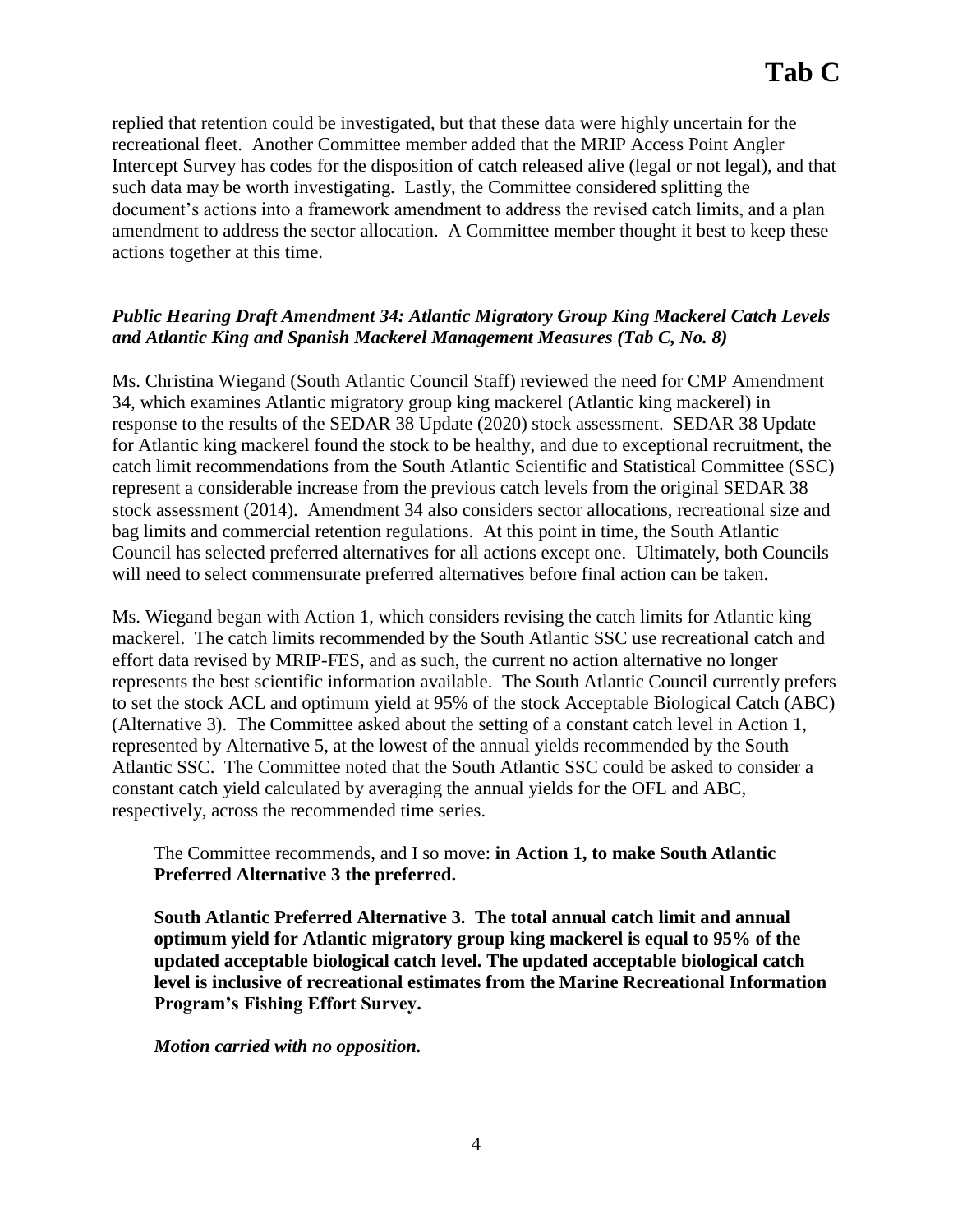In Action 2, Ms. Wiegand described the proposed revisions to the sector allocations for Atlantic king mackerel in response to the inclusion of the MRIP-FES data in the SEDAR 38 Update. Currently, the South Atlantic Council prefers Alternative 1, to retain the current sector allocations at 62.9% recreational and 37.1% commercial. Alternative 2 would allocate 77.3% of the revised total ACL to the recreational sector and 22.7% to the commercial sector, and is based on approximately maintaining the current commercial ACL beginning in the 2026/2027 fishing season and allocating the remaining revised total ACL to the recreational sector. Alternative 3 would allocate 68.9% of the revised total ACL to the recreational sector and 31.1% of the revised total ACL to the commercial sector, based on average landings for the 2014 – 2019 fishing years, inclusive of MRIP-FES data. Ms. Wiegand noted that the recreational and commercial sectors have remained considerably below their respective ACLs.

The Committee recommends, and I so move: **in Action 2, to make South Atlantic Preferred Alternative 1 the preferred.** 

**South Atlantic Preferred Alternative 1 (No Action). Retain the current recreational sector and commercial sector allocations of 62.9% and 37.1%, respectively, of the revised total annual catch limit for Atlantic migratory group king mackerel. Apply these percentages to the revised total annual catch limit.**

#### **Motion carried with no opposition.**

Ms. Wiegand reviewed Action 3, which considers revising the recreational ACT for Atlantic king mackerel, which is currently calculated using the equation: [(1-Percent Standard Error) or 0.5, whichever is greater]; this equation is retained as previously calculated using MRIP-CHTS data in Alternative 1. Alternative 2 uses the same equation with MRIP-FES data (86.3% of the recreational ACL), while Alternatives 3 and 4 set the recreational ACT at 90% or 85% of the recreational ACL, respectively. The South Atlantic Council currently prefers Alternative 2.

The Committee recommends and I so move: **In Action 3, to make South Atlantic Preferred Alternative 2 the preferred.** 

**South Atlantic Preferred Alternative 2. Revise the recreational annual catch target to reflect the updated acceptable biological catch level. The recreational annual catch target equals the sector annual catch limit [(1-Percent Standard Error) or 0.5, whichever is greater].**

#### *Motion carried with no opposition.*

Action 4 considers increasing the recreational bag and possession limits for Atlantic king mackerel off Florida. The current recreational bag limit is two fish per person per day (Alternative 1), and the South Atlantic Council prefers increasing that daily bag limit to three fish per person (Alternative 2). Increasing the recreational bag limit is expected to increase recreational landings and fishing opportunities.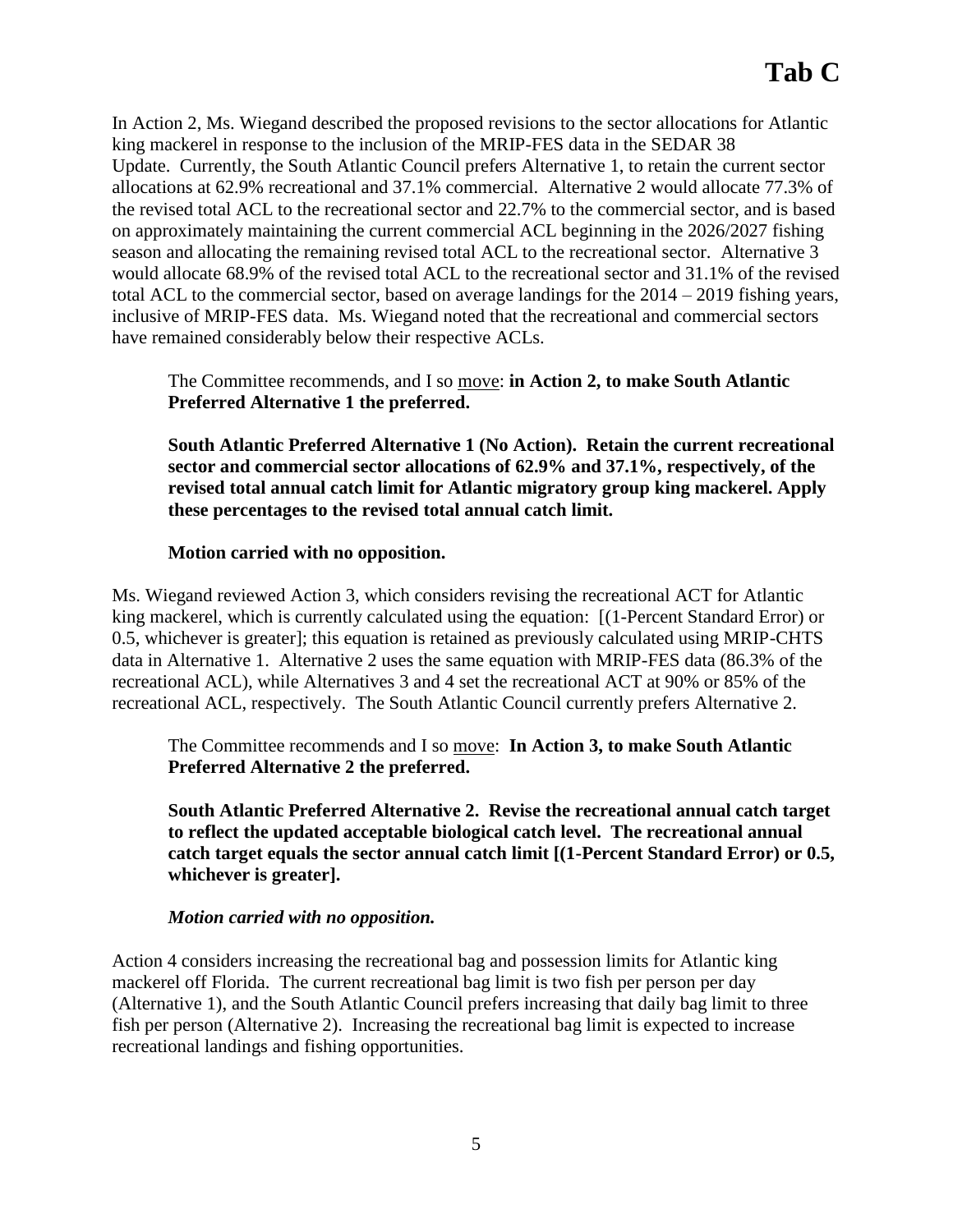The Committee recommends, and I so move: **In Action 4, to make South Atlantic Preferred Alternative 2 the preferred.** 

**South Atlantic Preferred Alternative 2. Increase the daily bag limit for Atlantic migratory group king mackerel to three fish per person in the exclusive economic zone off Florida.** *Motion carried with no opposition.* 

Ms. Wiegand discussed Action 5, which considers reducing the recreational minimum size limit for Atlantic king mackerel, which is currently 24-inches FL. Discard mortality assumptions remained unchanged from SEDAR 38, and were as follows: 20% discard mortality from commercial handline fisheries, 100% discard mortality for the gillnet and shrimp trawl fishery, 22% discard mortality for the recreational headboat fishery, and 20% discard mortality for recreational private, charter, and tournament fisheries.

A Committee member expressed concern in selecting a preferred alternative for a minimum size limit that is below the length at which 50% of individuals reach sexual maturity. Dr. Porch (SEFSC) also recommended additional analyses to look at changes in selectivity using size limits and catch limits in tandem. A Committee member also asked about the age of the data used for discard mortality, as public comment seems to point towards a higher discard mortality rate than what may be used in the stock assessment. Mr. Rindone recalled that the way king mackerel are landed has not changed significantly since the data were first determined in the stock assessment (SEDAR 16 2007); thus, discard mortality is likely also unchanged.

The Committee recommends, and I so move: **in Action 5, to make Alternative 1 the Gulf Council preferred.** 

**Alternative 1 (No Action). The minimum size limit for recreational harvest of Atlantic migratory group king mackerel is 24-inches fork length.**

*Motion carried with two opposed.* 

In discussing Action 6, which would reduce the minimum size limit for commercial harvest of Atlantic king mackerel, the preferred alternative would reduce the minimum size limit to 22 inches FL. There is some concern from the South Atlantic Mackerel-Cobia Advisory Panel in reducing the minimum size limit. Data suggest that a percentage of legal-sized king mackerel are being discarded by the commercial sector. A Committee member asked about the implications of removing the allowance to possess undersized king mackerel in quantities not exceeding 5% of the weight of king mackerel on board. Ms. Weigand responded that the rationale from the SAFMC to remove that allowance is to reduce the number of smaller fish coming into the market. Due to similar concerns in setting a size limit below the estimated length at sexual maturity that was discussed in Action 5, the Committee recommended No Action in Action 6.

The Committee recommends, and I so move: **in Action 6, to make Alternative 1 the Gulf Council preferred.**